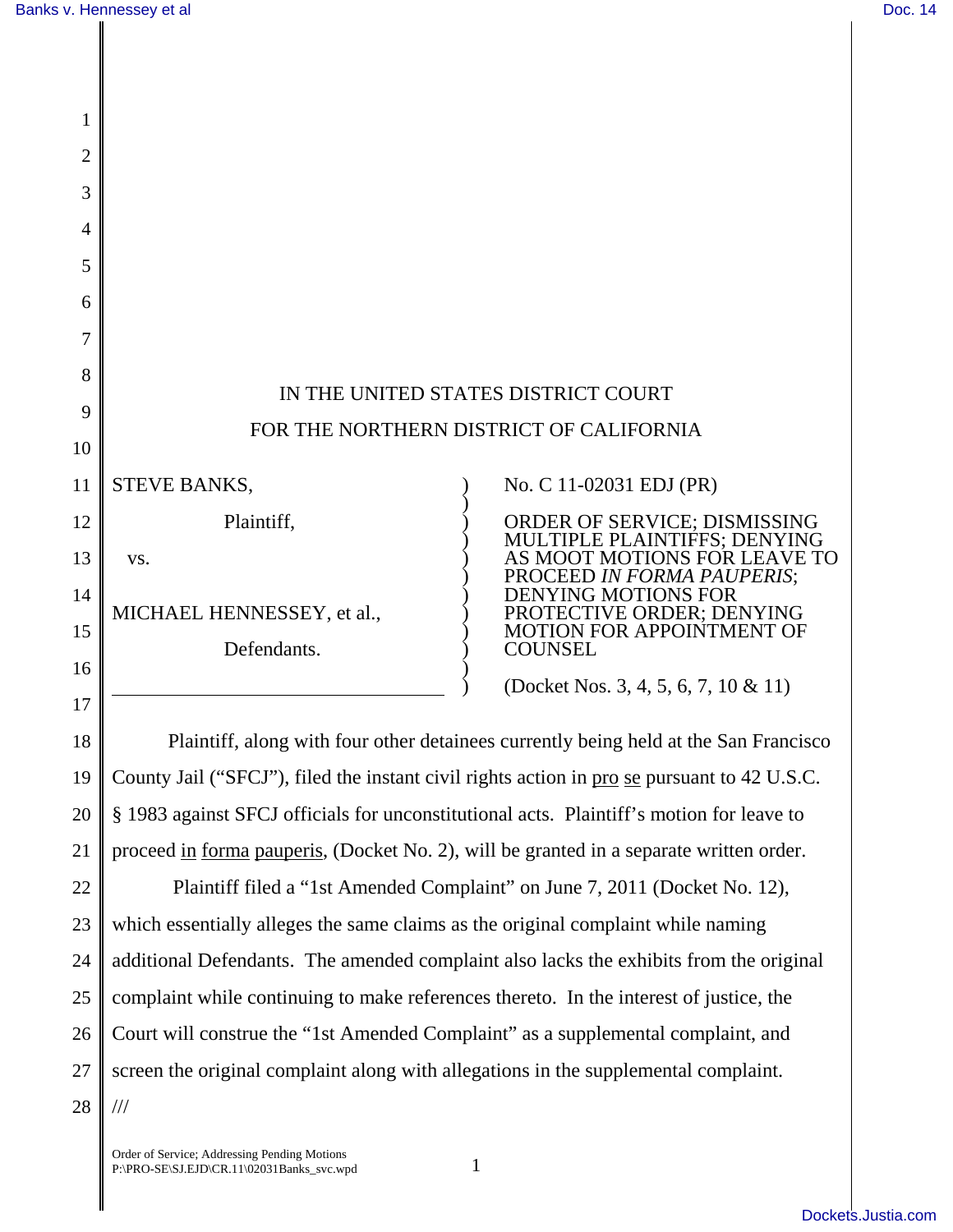#### **DISCUSSION**

#### 2 **A. Standard of Review**

1

3 4 5 6 7 8 9 10 A federal court must conduct a preliminary screening in any case in which a prisoner seeks redress from a governmental entity or officer or employee of a governmental entity. See 28 U.S.C. § 1915A(a). In its review, the court must identify any cognizable claims and dismiss any claims that are frivolous, malicious, fail to state a claim upon which relief may be granted or seek monetary relief from a defendant who is immune from such relief. See id. § 1915A(b)(1),(2). Pro se pleadings must, however, be liberally construed. See Balistreri v. Pacifica Police Dep't, 901 F.2d 696, 699 (9th Cir. 1988).

11 12 13 14 To state a claim under 42 U.S.C. § 1983, a plaintiff must allege two essential elements: (1) that a right secured by the Constitution or laws of the United States was violated, and (2) that the alleged violation was committed by a person acting under the color of state law. See West v. Atkins, 487 U.S. 42, 48 (1988).

#### 15 **B. Plaintiff's Claims**

16 17 18 19 20 21 22 23 Plaintiff Steve Banks is the lead plaintiff in this action filed along with four other detainees. Plaintiffs allege that they are being subjected to cruel and unusual punishment by SFCJ officials. Plaintiffs claim that they are all civil detainees that have not been "convicted of 'sexually violent predator' civil commitment status." (Am. Compl. at 3-4.) Plaintiffs claim that Defendants are stigmatizing them to a "child molester status" by forcing them to wear green uniforms and parading them before general population inmates, thereby subjecting them to "threats of violence, abuse and ridicule." (Id.) Liberally construed, this claim is cognizable under § 1983.

24 25 26 27 28 Generally, pro se plaintiffs are prohibited from pursuing claims on behalf of others in a representative capacity. See Simon v. Hartford Life, Inc., 546 F.3d 661, 664-65 (9th Cir. 2008); see also Russell v. United States, 308 F.2d 78, 79 (9th Cir. 1962) ("a litigant appearing in propria persona has no authority to represent anyone other than himself"); see also Oxendine v. Williams, 509 F.2d 1405, 1407 (4th Cir. 1975) (per curiam)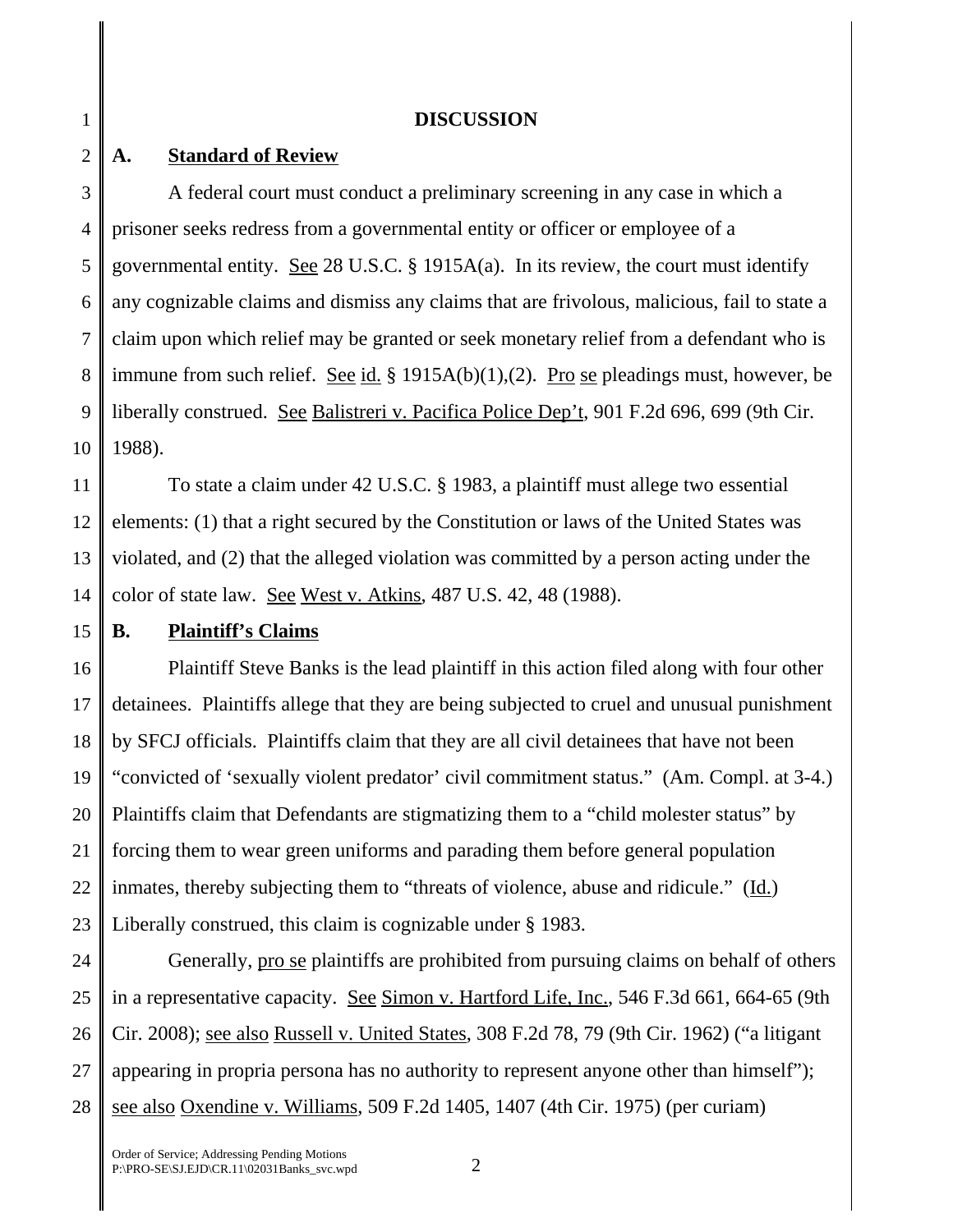1 2 3 4 5 6 7 8 9 10 ("Ability to protect the interests of the class depends in part on the quality of counsel, and we consider the competence of a layman representing himself to be clearly too limited to allow him to risk the rights of others.") (citation omitted). In particular, pro se prisoner plaintiffs may not act as class representatives because they cannot fairly and adequately protect the interests of the class. See id. Here, Plaintiff is an incarcerated litigant who cannot ably protect the interests of a class of similarly situated prisoners. Accordingly, to the extent that Plaintiff is seeking class certification, such certification is DENIED. This action will proceed only on the claims personal to Plaintiff Steve Banks, and the other four plaintiffs will be dismissed as parties to this action, with leave to pursue individual civil actions.

#### 11

# C. **Motion for Protective Order**

12 13 14 15 16 17 18 19 Plaintiff has filed a motion for a protective order "to remove said plaintiffs from the custody of the San Francisco County Jail and place said plaintiffs in a federal detention facility for protection from serious injury or loss of life." (Docket No. 3.) Plaintiff asserts in his "request for emergency consideration of [their] motion for a protective order" that their circumstances exceed the requirements of Federal Code of Civil Procedure Rule 65(a) and 65(b), and requests "this special consideration prior to determination to serve defendants and consideration by the courts of the merits of plaintiffs['] complaint." (Docket No. 11.)

20 21 22 23 24 25 26 27 28 Federal Rule of Civil Procedure 65 sets forth the procedure for issuance of a preliminary injunction or temporary restraining order ("TRO"). Prior to granting a preliminary injunction, notice to the adverse party is required. <u>See</u> Fed. R. Civ. P.  $65(a)(1)$ . Therefore, a motion for preliminary injunction cannot be decided until the parties to the action are served. See Zepeda v. INS, 753 F.2d 719, 727 (9th Cir. 1983). Plaintiff concedes above that Defendants have yet to be served. Furthermore, there is no basis for granting "special consideration" to undermine the restrictions under the Prisoner Litigation Reform Act of 1995 ("PLRA") on the power of the court to grant prospective relief in any action involving prison conditions. See 18 U.S.C. § 3626(a); Oluwa v.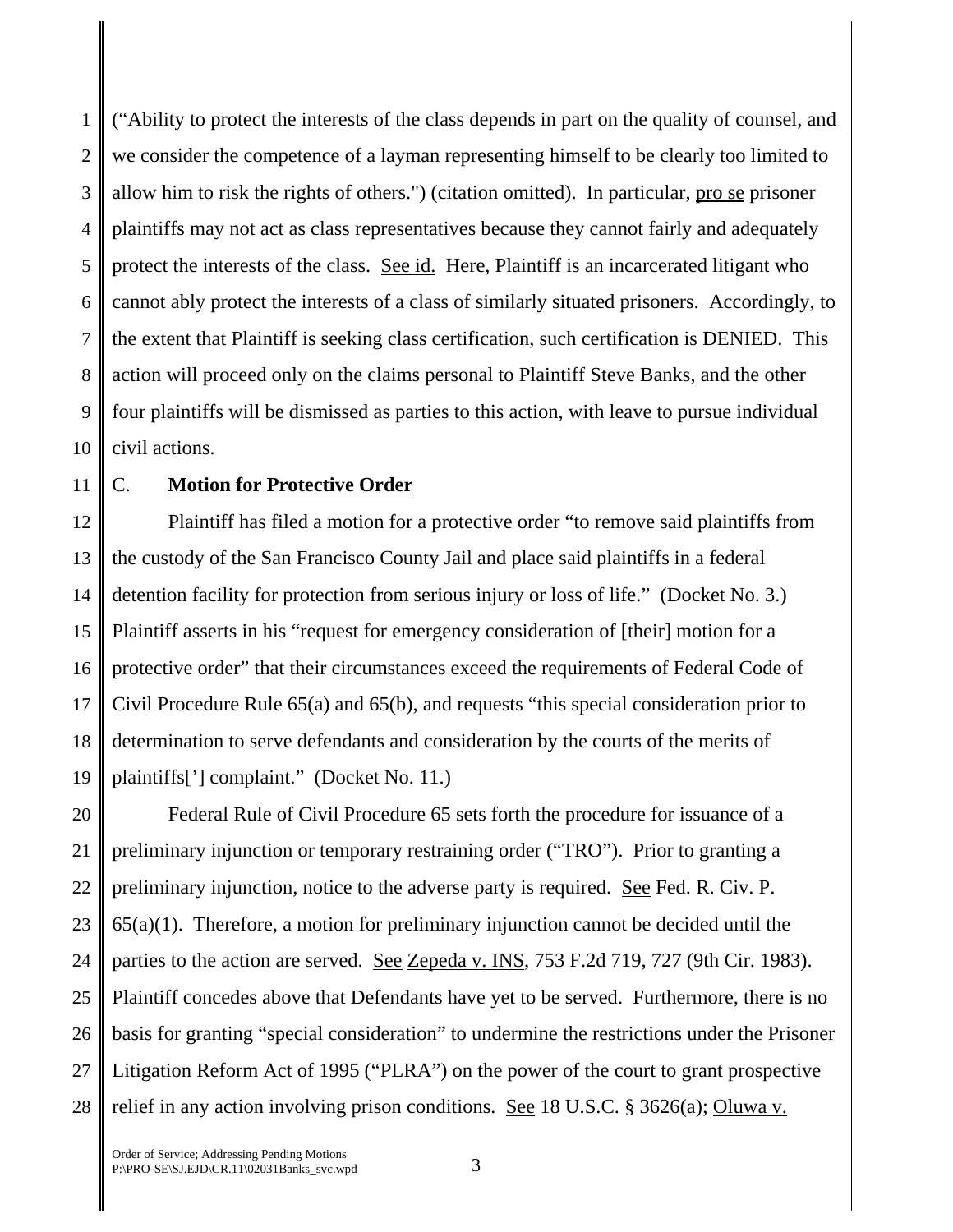1 2 Gomez, 133 F.3d 1237, 1239 (9th Cir. 1998). Accordingly, the motions for a protective order and "emergency consideration" are DENIED. (Docket Nos. 3 & 11.)

3

9

10

11

# **D. Motion for Appointment of Counsel**

4 5 6 7 8 Plaintiff has filed a motion for appointment of counsel. (Docket No. 10.) Plaintiff's motion for appointment of counsel is DENIED without prejudice for lack of exceptional circumstances. See Rand v. Rowland, 113 F.3d 1520, 1525 (9th Cir. 1997); Terrell v. Brewer, 935 F.2d 1015, 1017 (9th Cir. 1991); Wilborn v. Escalderon, 789 F.2d 1328, 1331 (9th Cir. 1986).

### **CONCLUSION**

For the reasons stated above, the Court orders as follows:

12 13 14 15 16 17 1. This action shall proceed solely on the claims personal to Plaintiff Steve Banks. Accordingly, Plaintiffs Tobias Royal, Jerome Black, Luther Evans and Ronald Coldman are DISMISSED as parties to this action, to filing individual civil actions if they so desire. The Clerk shall terminate these plaintiffs from this action. Their respective motions for leave to proceed in forma pauperis (Docket Nos. 4, 5, 6 and 7) in this matter are DENIED as moot.

18 19 The Clerk shall send a blank court complaint and an in forma pauperis application, along with a copy of this order, to each dismissed plaintiff.

20 21 22 23 24 25 26 2. The Clerk of the Court shall issue summons and the United States Marshal shall serve, without prepayment of fees, a copy of the complaint and supplemental complaint (Docket Nos. 1  $\&$  12), all attachments thereto, and a copy of this order upon **Defendants Sheriff Michael Hennessy, Undersheriff Jan Dempsey, Captain Pecot, Captain Ideta, Lt. Dorsey, and Lt. Cabebe** of the San Francisco County Sheriffs Department at the **Sheriff's Department, City Hall, Room 456** (1 Dr. Carlton B. Goodlett Place, San Francisco, CA 94102)**.** 

27 28 3. No later than **sixty (60) days** from the date of this order, Defendants shall file a motion for summary judgment or other dispositive motion with respect to the claims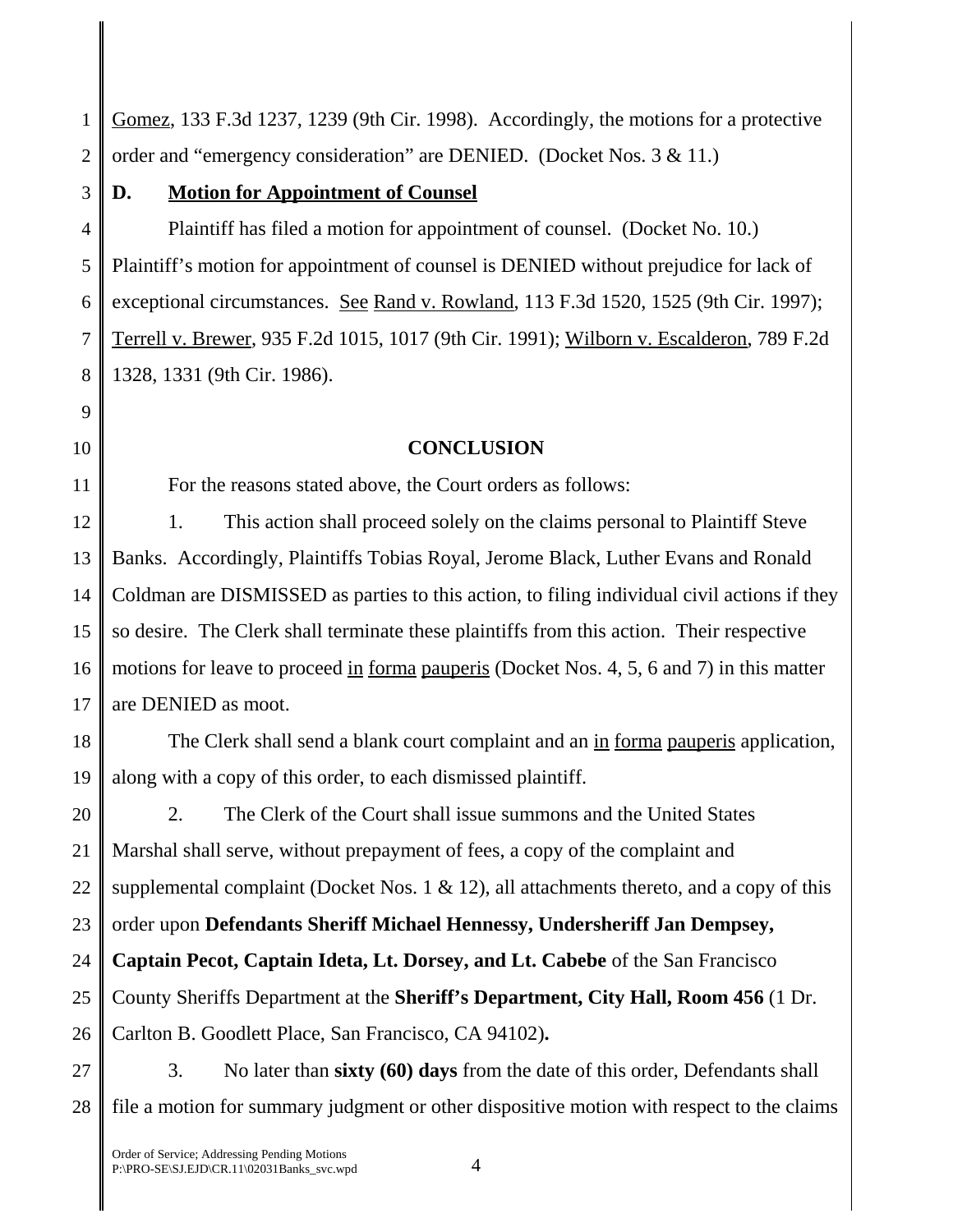1 in the amended complaint found to be cognizable above.

| $\overline{2}$ | If Defendants elect to file a motion to dismiss on the grounds<br>a.                                                                                                                             |
|----------------|--------------------------------------------------------------------------------------------------------------------------------------------------------------------------------------------------|
| 3              | Plaintiff failed to exhaust his available administrative remedies as required by 42 U.S.C.                                                                                                       |
| $\overline{4}$ | $\S$ 1997e(a), Defendants shall do so in an unenumerated Rule 12(b) motion pursuant to                                                                                                           |
| 5              | Wyatt v. Terhune, 315 F.3d 1108, 1119-20 (9th Cir. 2003), cert. denied Alameida v.                                                                                                               |
| 6              | Terhune, 540 U.S. 810 (2003).                                                                                                                                                                    |
| 7              | $\mathbf b$ .<br>Any motion for summary judgment shall be supported by adequate                                                                                                                  |
| 8              | factual documentation and shall conform in all respects to Rule 56 of the Federal Rules of                                                                                                       |
| 9              | Civil Procedure. Defendants are advised that summary judgment cannot be granted,                                                                                                                 |
| 10             | nor qualified immunity found, if material facts are in dispute. If any Defendant is of                                                                                                           |
| 11             | the opinion that this case cannot be resolved by summary judgment, he shall so                                                                                                                   |
| 12             | inform the Court prior to the date the summary judgment motion is due.                                                                                                                           |
| 13             | Plaintiff's opposition to the dispositive motion shall be filed with the Court<br>4.                                                                                                             |
| 14             | and served on Defendants no later than <b>thirty</b> (30) days from the date Defendants'                                                                                                         |
| 15             | motion is filed.                                                                                                                                                                                 |
| 16             | In the event the Defendants file an unenumerated motion to dismiss<br>a.                                                                                                                         |
| 17             | under Rule 12(b), Plaintiff is hereby cautioned as follows:                                                                                                                                      |
| 18             | The defendants have made a motion to dismiss pursuant to Rule<br>12(b) of the Federal Rules of Civil Procedure, on the ground you                                                                |
| 19             | have not exhausted your administrative remedies. The motion will,                                                                                                                                |
| 20             | if granted, result in the dismissal of your case. When a party you are suing makes a motion to dismiss for failure to exhaust, and that                                                          |
| 21             | motion is properly supported by declarations (or other sworn<br>testimony) and/or documents, you may not simply rely on what your<br>complaint says. Instead, you must set out specific facts in |
| 22             | declarations, depositions, answers to interrogatories, or documents,<br>that contradict the facts shown in the defendant's declarations and                                                      |
| 23             | documents and show that you have in fact exhausted your claims. If                                                                                                                               |
| 24             | you do not submit your own evidence in opposition, the motion to<br>dismiss, if appropriate, may be granted and the case dismissed.                                                              |
| 25             | $\mathbf b$ .<br>In the event Defendants file a motion for summary judgment,                                                                                                                     |
| 26             |                                                                                                                                                                                                  |
| 27             | <sup>1</sup> The following notice is adapted from the summary judgment notice to be given to $\underline{pro}$                                                                                   |
| 28             | se prisoners as set forth in Rand v. Rowland, 154 F.3d 952, 963 (9th Cir. 1998) (en banc).                                                                                                       |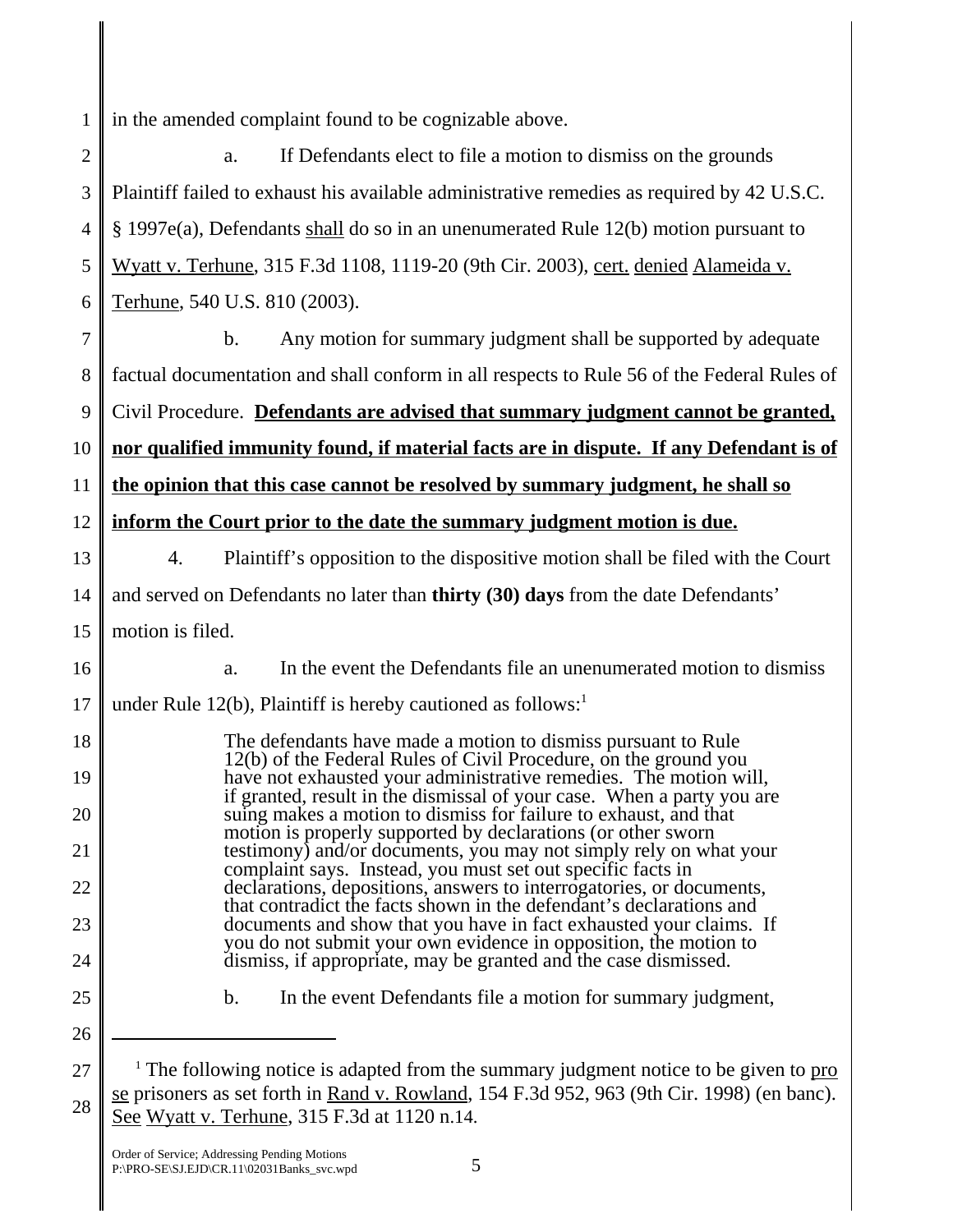2 3 4 5 6 7 8 9 10 11 12 13 14 15 16 17 18 19 20 21 22 23 24 25 26 27 28 Order of Service; Addressing Pending Motions P:\PRO-SE\SJ.EJD\CR.11\02031Banks\_svc.wpd 6 The defendants have made a motion for summary judgment by which they seek to have your case dismissed. A motion for summary judgment under Rule 56 of the Federal Rules of Civil Procedure will, if granted, end your case. Rule 56 tells you what you must do in order to oppose a motion for summary judgment. Generally, summary judgment must be granted when there is no genuine issue of material fact--that is, if there is no real dispute about any fact that would affect the result of your case, the party who asked for summary judgment is entitled to judgment as a matter of law, which will end your case. When a party you are suing makes a motion for summary judgment that is properly supported by declarations (or other sworn testimony), you cannot simply rely on what your complaint says. Instead, you must set out specific facts in declarations, depositions, answers to interrogatories, or authenticated documents, as provided in Rule 56(e), that contradict the facts shown in the defendants' declarations and documents and show that there is a genuine issue of material fact for trial. If you do not submit your own evidence in opposition, summary judgment, if appropriate, may be entered against you. If summary judgment is granted in favor of defendants, your case will be dismissed and there will be no trial. See Rand v. Rowland, 154 F.3d 952, 963 (9th Cir. 1998) (en banc). Plaintiff is advised to read Rule 56 of the Federal Rules of Civil Procedure and Celotex Corp. v. Catrett, 477 U.S. 317 (1986) (holding party opposing summary judgment must come forward with evidence showing triable issues of material fact on every essential element of his claim). Plaintiff is cautioned that failure to file an opposition to Defendants' motion for summary judgment may be deemed to be a consent by Plaintiff to the granting of the motion, and granting of judgment against Plaintiff without a trial. See Ghazali v. Moran, 46 F.3d 52, 53-54 (9th Cir. 1995) (per curiam); Brydges v. Lewis, 18 F.3d 651, 653 (9th Cir. 1994). 5. Defendants shall file a reply brief no later than **fifteen (15) days** after Plaintiff's opposition is filed. 6. The motion shall be deemed submitted as of the date the reply brief is due. No hearing will be held on the motion unless the Court so orders at a later date. 7. All communications by the Plaintiff with the Court must be served on Defendants, or Defendants' counsel once counsel has been designated, by mailing a true copy of the document to Defendants or Defendants' counsel.

the Ninth Circuit has held that the following notice should be given to Plaintiffs:

1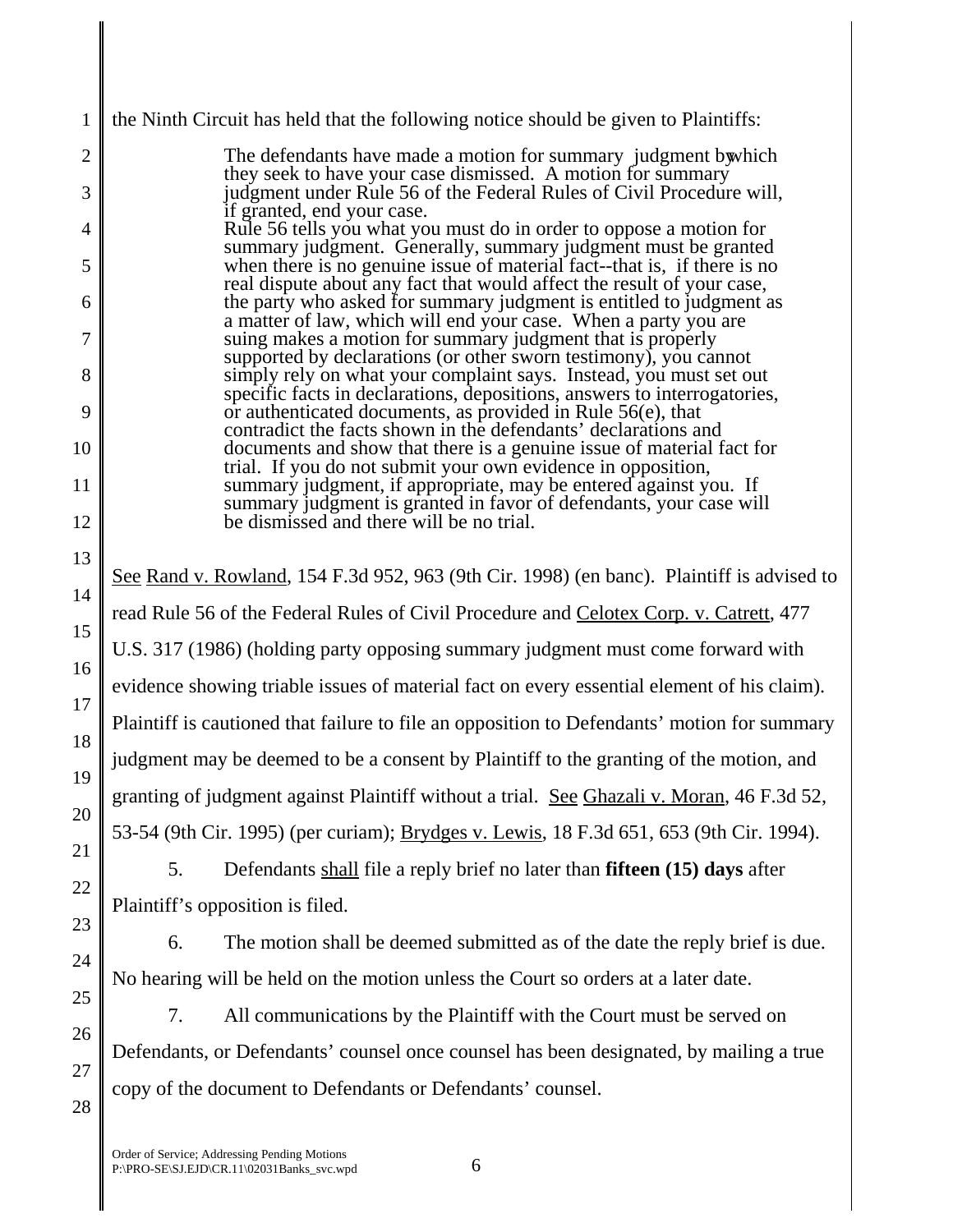| $\mathbf{1}$   | 8.<br>Discovery may be taken in accordance with the Federal Rules of Civil                 |
|----------------|--------------------------------------------------------------------------------------------|
| $\overline{2}$ | Procedure. No further court order under Federal Rule of Civil Procedure $30(a)(2)$ or      |
| 3              | Local Rule 16-1 is required before the parties may conduct discovery.                      |
| $\overline{4}$ | 9.<br>It is Plaintiff's responsibility to prosecute this case. Plaintiff must keep the     |
| 5              | court informed of any change of address and must comply with the court's orders in a       |
| 6              | timely fashion. Failure to do so may result in the dismissal of this action for failure to |
| $\overline{7}$ | prosecute pursuant to Federal Rule of Civil Procedure 41(b).                               |
| 8              | Extensions of time must be filed no later than the deadline sought to be<br>10.            |
| 9              | extended and must be accompanied by a showing of good cause.                               |
| 10             | This order terminates Docket Nos. 3, 4, 5, 6, 7, 10 and 11.                                |
| 11             |                                                                                            |
| 12             | DATED: July 15, 2011                                                                       |
| 13             | <b>United States District Judge</b>                                                        |
| 14             |                                                                                            |
| 15             |                                                                                            |
| 16             |                                                                                            |
| 17             |                                                                                            |
| 18             |                                                                                            |
| 19             |                                                                                            |
| 20             |                                                                                            |
| 21             |                                                                                            |
| 22             |                                                                                            |
| 23             |                                                                                            |
| 24             |                                                                                            |
| 25             |                                                                                            |
| 26             |                                                                                            |
| 27             |                                                                                            |
| 28             |                                                                                            |
|                |                                                                                            |